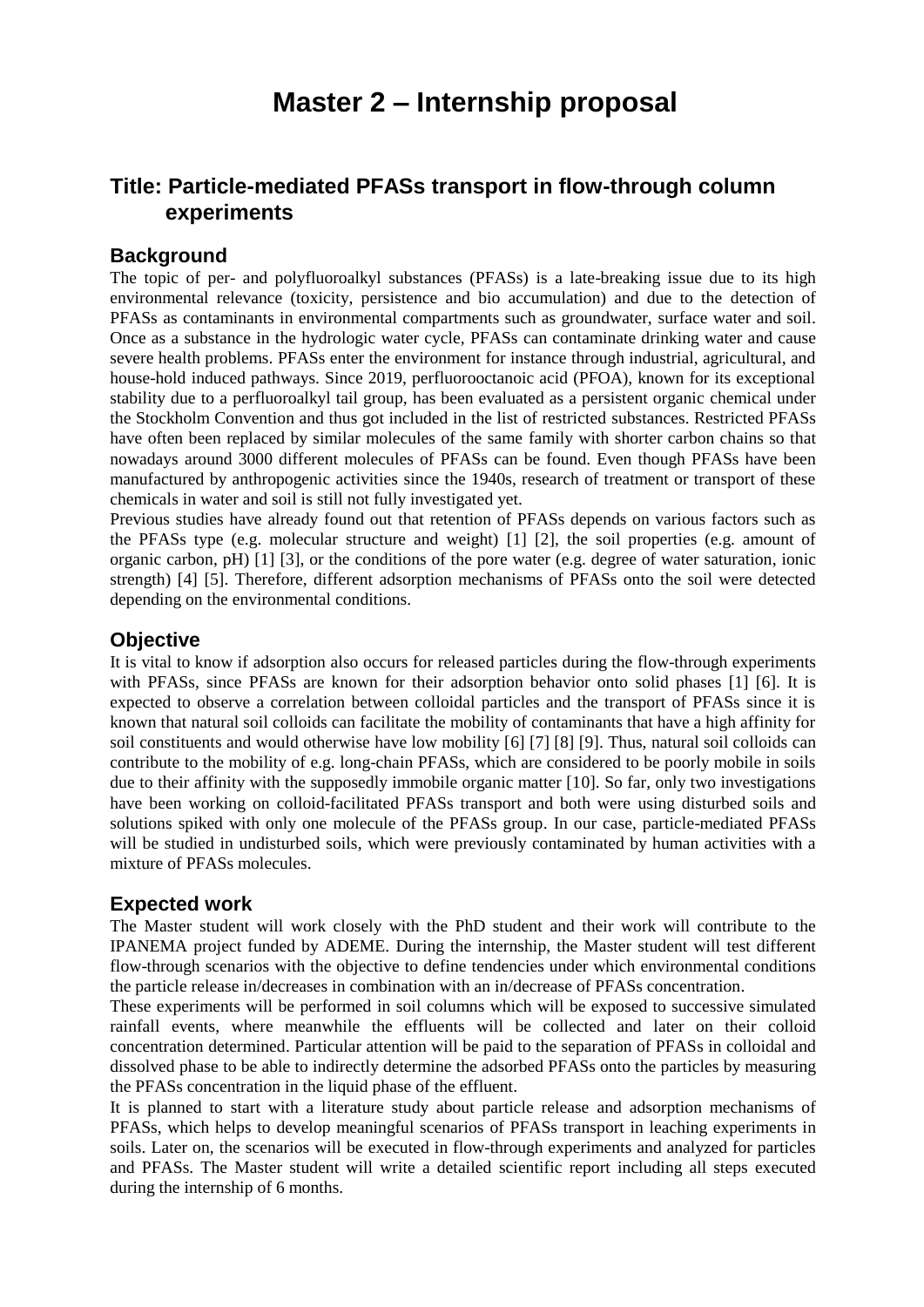## **Candidate profile**

Master (M2) or engineering student with an interest in environmental chemistry and/or willingness to learn key issues in this field. Knowledge of and/or experience with laboratory experiments and chemical analysis is preferable but not mandatory.

## **Supervision**

Denis Courtier-Murias [\(denis.courtier-murias@univ-eiffel.fr\)](mailto:denis.courtier-murias@univ-eiffel.fr) and Elisabeth Fries [\(elisabeth.fries@univ-eiffel.fr\)](mailto:elisabeth.fries@univ-eiffel.fr)

## **Localisation**

Laboratoire Eau et Environnement, Université Gustave Eiffel, campus de Nantes (Allée des Ponts et Chaussées, CS 5004, 44344 Bouguenais cedex)

# **Duration**

6 months from 01.02.2021 (duration and starting date to be adjusted according to the availability of the candidate)

# **Renumeration**

between 446 and 603  $\varepsilon$ /month (depending on the number of working days in the month)

### **Application form**

CV, motivation letter, and excerpt of Master courses to be sent to Denis Courtier-Murias [\(denis.courtier-murias@univ-eiffel.fr\)](mailto:denis.courtier-murias@univ-eiffel.fr) and Elisabeth Fries [\(elisabeth.fries@univ-eiffel.fr\)](mailto:elisabeth.fries@univ-eiffel.fr)

# **References**

- [1] Higgins, C. P., & Luthy, R. G. (2006). Sorption of perfluorinated surfactants on sediments. *Environmental Science and Technology*, *40*(23), 7251–7256[. https://doi.org/10.1021/es061000n](https://doi.org/10.1021/es061000n)
- [2] Nguyen, T. M. H., Bräunig, J., Thompson, K., Thompson, J., Kabiri, S., Navarro, D. A., Kookana, R. S., Grimison, C., Barnes, C. M., Higgins, C. P., Mclaughlin, M. J., & Mueller, J. F. (2020). Influences of Chemical Properties, Soil Properties, and Solution pH on Soil-Water Partitioning Coefficients of Per- And Polyfluoroalkyl Substances (PFASs). *Environmental Science and Technology*, *54*(24), 15883–15892.<https://doi.org/10.1021/acs.est.0c05705>
- [3] Zhang, Q., Deng, S., Yu, G., & Huang, J. (2011). Removal of perfluorooctane sulfonate from aqueous solution by crosslinked chitosan beads: Sorption kinetics and uptake mechanism. *Bioresource Technology*, *102*(3), 2265–2271.<https://doi.org/10.1016/j.biortech.2010.10.040>
- [4] Ji, Y., Yan, N., Brusseau, M. L., Guo, B., Zheng, X., Dai, M., Liu, H., & Li, X. (2021). Impact of a Hydrocarbon Surfactant on the Retention and Transport of Perfluorooctanoic Acid in Saturated and Unsaturated Porous Media. *Environmental Science & Technology*, *55*(15), 10480–10490. <https://doi.org/10.1021/acs.est.1c01919>
- [5] Li, Z., Lyu, X., Gao, B., Xu, H., Wu, J., & Sun, Y. (2021). Effects of ionic strength and cation type on the transport of perfluorooctanoic acid (PFOA) in unsaturated sand porous media. *Journal of Hazardous Materials*, *403*, 123688.<https://doi.org/10.1016/j.jhazmat.2020.123688>
- [6] Borthakur, A., Cranmer, B. K., Dooley, G. P., Blotevogel, J., Mahendra, S., & Mohanty, S. K. (2021). Release of soil colloids during flow interruption increases the pore-water PFAS concentration in saturated soil. *Environmental Pollution*, *286*(April), 117297. <https://doi.org/10.1016/j.envpol.2021.117297>
- [7] John, J., McCarthy, M., & Zachara, J. M. (1989). Subsurface Transport of Contaminants: Mobile colloids in the subsurface environment may alter the transport of contaminants. *Environmental Science and Technology*, *23*(5).<https://doi.org/10.1021/es00065a001>